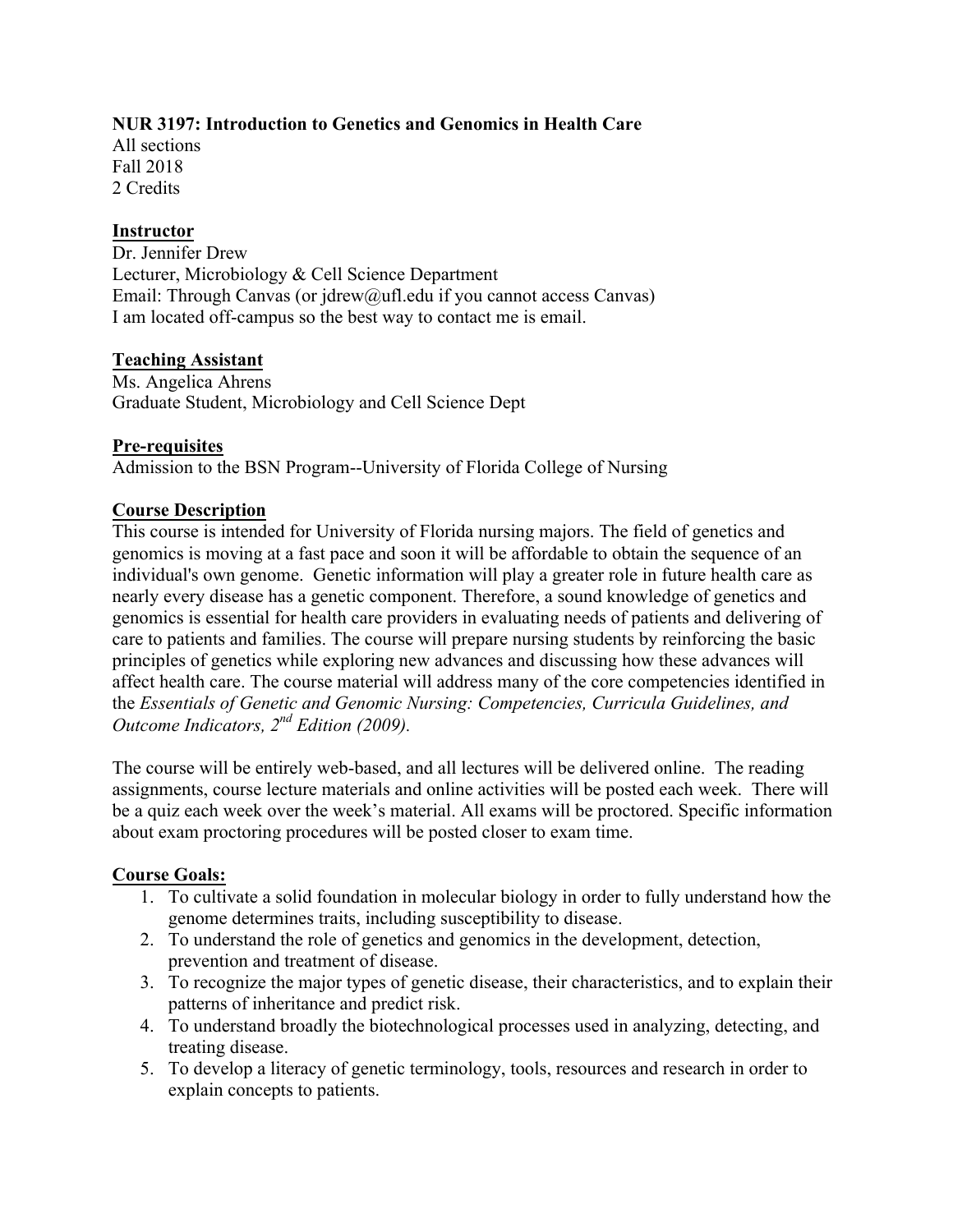6. To appreciate how advances in biotechnology and genomics are personalizing all aspects of medicine including prevention, diagnostics, and treatment.

| Module         | Dates             | Topic                                                          |  |
|----------------|-------------------|----------------------------------------------------------------|--|
|                | Aug 22 - 28       | Introduction to course                                         |  |
| 1              |                   | Overview of Genetics                                           |  |
|                |                   | DNA structure and replication                                  |  |
| $\overline{2}$ | Aug $29$ – Sept 4 | Gene Action: From DNA to trait                                 |  |
|                |                   | Gene expression control                                        |  |
| 3              | Sept 5 - 11       | Mutations                                                      |  |
| $\overline{4}$ | Sept 12 - 18      | Chromosome assortment and genetic recombination                |  |
| 5              | Sept 19 - 25      | Single gene inheritance                                        |  |
|                |                   | Pedigree analysis                                              |  |
| 6              | Sept $26 - Oct 2$ | Beyond Mendel's Laws                                           |  |
| 7              | Oct 3 - 9         | Sex-linked inheritance                                         |  |
|                |                   | Epigenetics                                                    |  |
| 8              | $Oct 10 - 16$     | Chromosomal abnormalities                                      |  |
| 9              | Oct 17 - 23       | Genetic technology                                             |  |
| 10             | Oct 24 - 30       | Human Genome Project                                           |  |
|                |                   | Genetic Variation                                              |  |
| 11             | Oct $31 - Nov 6$  | Genetics of common diseases - Genetics of Behavioral Disorders |  |
| 12             | Nov 7 - 13        | Cancer                                                         |  |
| $13*$          | Nov 14 - 27       | Genetic testing and treatment                                  |  |
|                | Nov $28 - Dec 4$  | Personal genomics                                              |  |
| 14             |                   | Precision Medicine                                             |  |
|                |                   | Pharmacogenetics                                               |  |

# **List of Topics**

\*Extended week due to Thanksgiving

Quizzes are due on the last day of the module week. For example, Module 5 quiz is due on Sept 25 and must be submitted by 11:59 PM on that day.

# **Recommended Textbook (Highly recommended)**

Lewis, R. (2018). Human Genetics: Concepts and Applications, (12th ed.) Boston: McGraw-Hill Publishers. ISBN 9781259937019.

This textbook is available as an All Access Smartbook.

Specific reading assignments are posted in each module. Through the smartbook app, there are supplementary self-quizzes and activities.

# **E-learning system - Canvas**

The course will be managed entirely through the e-Learning in Canvas (the BLUE button at https://elearning.ufl.edu/). If you are not familiar with this system, you need to become acquainted with it for this course. The elearning homepage contains tips and tutorials for students as well as computer requirements. It is your responsibility to become familiar with Canvas and to ensure that you have the appropriate browsers, settings, internet speed, etc. For any technical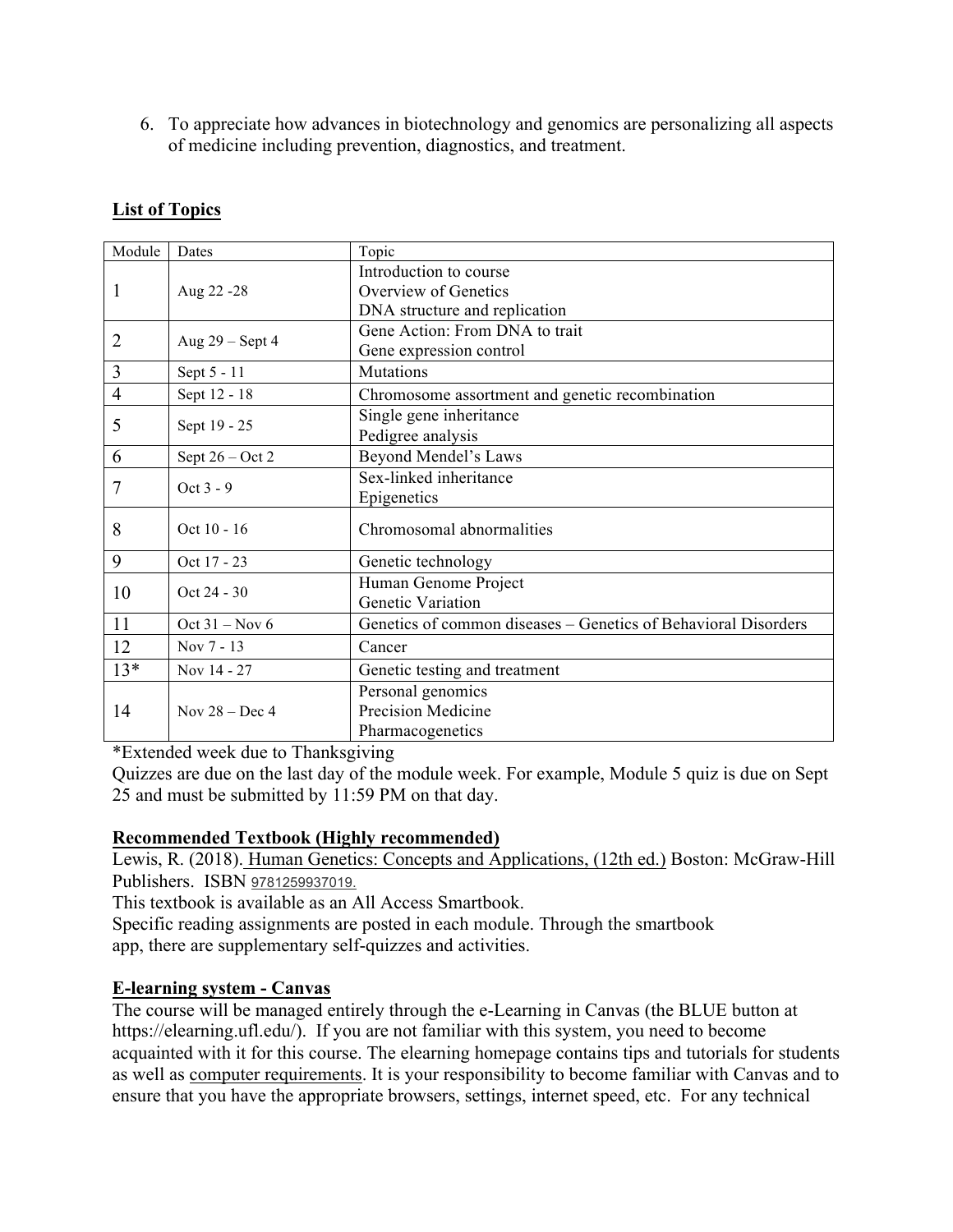questions regarding Canvas, please visit the LSS site (https://wiki.helpdesk.ufl.edu/FAQs/E-Learning) and/or the UF Help desk (http://helpdesk.ufl.edu/). They can address technical issues such as not being able to view course materials, not being able to access the quizzes, not being able to send mail, etc. **All technical issues/questions/comments should go to the Help Desk first (352-392-HELP).** They are the experts. The Help Desk suggests that if you encounter any problem (error messages, etc.) that you take a screen shot of the problem and save it. This will help the Help Desk in fixing your problem.

#### **Office Hours**

Since this is a web-based course and I am off-campus, my office hours will be online by appointment. The office hours will be conducted via the video conference tool in Canvas. Please see the welcome module material in Canvas for more information on how to use the conferencing tool.

#### **Email and Announcements**

All email communication regarding this course will be done through the Conversations tool (Inbox) of Canvas. This mail system is private and secure. It is your responsibility to check your Canvas mail and Announcements **frequently** to stay updated on the course. Please check the course site a minimum of two times per week to be certain that you are not missing any important communications. As the instructor, I will respond to your questions and emails as promptly as I can. By maintaining all email communication through Canvas instead of other email domains, it reduces the chance that discussions will get lost among outside accounts.

#### **Course structure**

The course is structured as 14 Modules – approximately one each per week of the semester. Each module focuses on a different topic. The topics build on each other so in order to understand a topic in Module 6, for example, it is necessary that you understand the material from Module 1. An entire module's worth of material is posted at once.

New modules open on **Wednesdays.** Start by navigating to the Modules page. Then, click on the appropriate Module. For each module, there will be several items to complete. The first item will always list the **specific learning objectives** for the week. Keep the learning objectives in mind as you learn the material. If you meet the learning objectives, you should do very well on the quiz and the exams. After reading the learning objectives, please go through the material in the order presented. The next item in the list will usually be the reading assignment, followed by the lectures, and links to any online tutorials or modules. After you go through the material in the order presented, you are always free to return and visit any of the content. The welcome video will give an example of the types of course content and how it will be presented. The pdf of the lecture slides of each module will also be posted for your convenience. This convenience is for students who wish to print out the slides and follow along with the lecture, study the notes later, etc. The lectures slides will only be available in pdf format.

Each module includes a quiz. Quizzes are due on **Tuesdays** by 11:59 PM. The material will be available to you throughout the semester, but once a quiz due date passes, you can no longer access the quiz. This due date means that both of your quiz attempts must be completed by midnight on Sunday nights. If you only attempt a quiz once before due date on Sunday, that quiz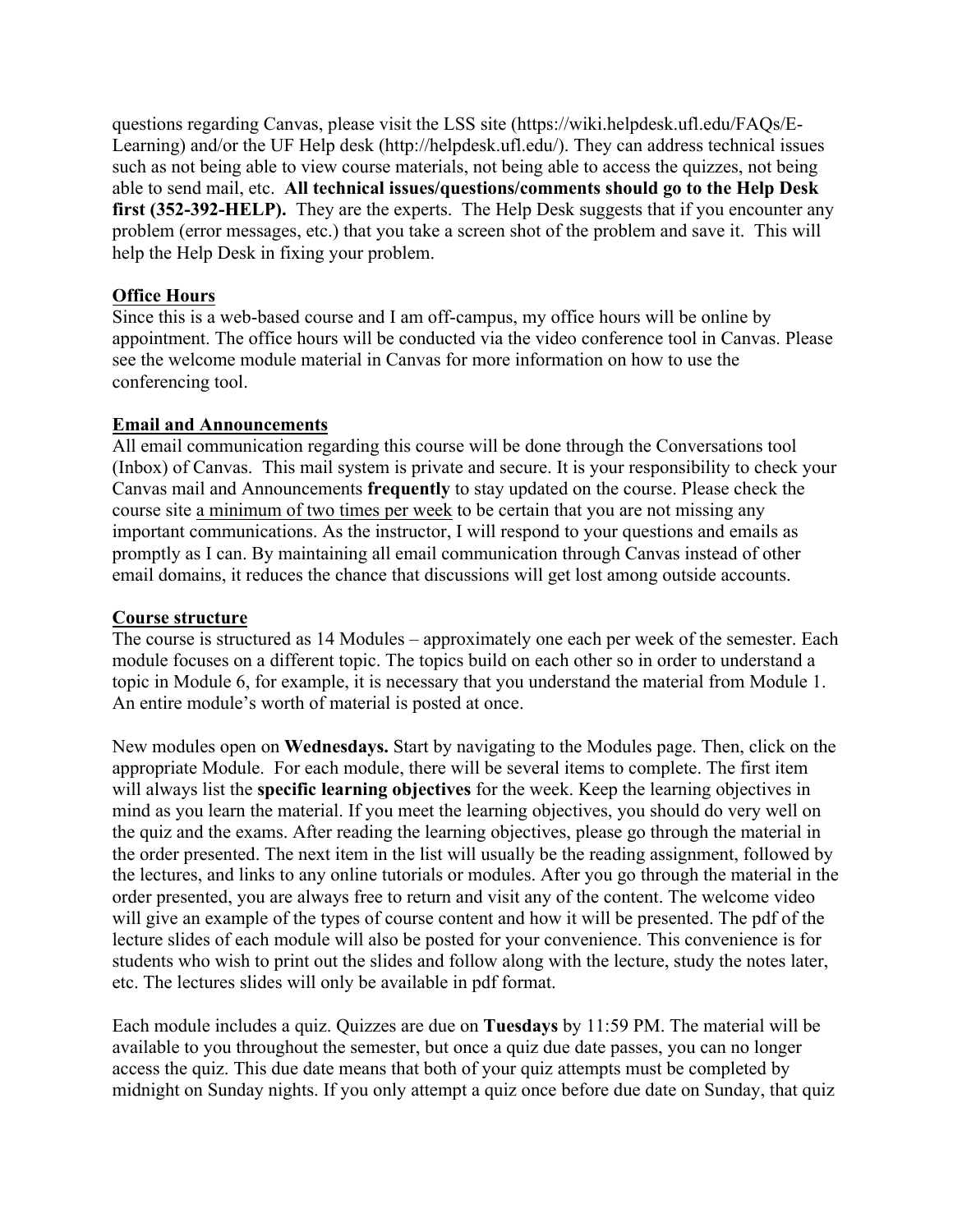grade is the only one that will count. (See below for more info on quizzes). For those of you who like to work ahead, modules will be available generally 2 weeks in advance of their scheduled weeks throughout the semester. I will try to open the modules as much in advance as I can.

### **Assessments**

## **Exams**

Four proctored, non-cumulative exams will be administered throughout the semester. Each exam is worth 15% of your grade. All exams will be proctored and taken with ProctorU. Specific details regarding the exams will be given closer to the exam dates. If an exam is taken without approved proctoring arrangements, credit will not be given and the score will be a zero. If it is detected that a student's e-Learning account was signed into by more than one instance during an exam (i.e., two individuals signed into the same student account during an assessment), credit will not be given and the score will be zero.

Exam Dates will be announced at the beginning of the class.

## **Quizzes**

Brief quizzes will be given that cover each module. These short quizzes need to be completed by **Tuesday evening by 11:59 PM** of each module's week. See dates listed above for due dates for each quiz. Following the modules according to the weekly schedule ensures timely participation and progress in the course. These quizzes are a learning tool so you may take each quiz up to **two times each** and only your highest score of each week's quiz will be recorded for a grade. Your quizzes will count for **20%** of your final grade. There will be a total of 15 quizzes (one for each module plus a syllabus quiz at the beginning of the semester). You can drop your 3 lowest quiz scores. Your dropped quiz grades will include any quizzes you miss for **any** reason. This includes minor illness, travel, conferences, and **technical problems** etc. Rarely, technical issues may occur while you are taking the timed quiz, and any quizzes affected by technical problems will count against your drops. A quiz will not be re-opened or reset if it is interrupted by technical difficulties. (NOTE: A slow Internet connection may affect timed quizzes, but it is your responsibility to use a connection at the speed suggested in the LSS homepage.)

Only quizzes that have been submitted by students can be accessed for studying for exams. Therefore, try to take the quiz anyway by the deadline so you can still access the quiz questions at later date. If you do not take a quiz during the open quiz window, then Canvas shuts you out of the quiz, and it cannot be reopened for you.

#### **Grade Corrections/Adjustments**

Following the close of each quiz/exam window, you have 10 calendar days to contest your quiz/exam grade in a Canvas email to me (i.e., a student cannot request a grade correction on quiz 2 during the last week of the course). Any request for a grade adjustment should include a fully written justification, with evidence if possible, in support of the proposed grade change (i.e. why is the proposed answer a better fit or equally as good a fit as the answer on the grade key). Since course grades are submitted within a few days after the last exam, you will not have the full 10 days to contest the last exam. *Please note that you can ask a question about or discuss any quiz/exam question at any time during the semester for the purposes of understanding and education.*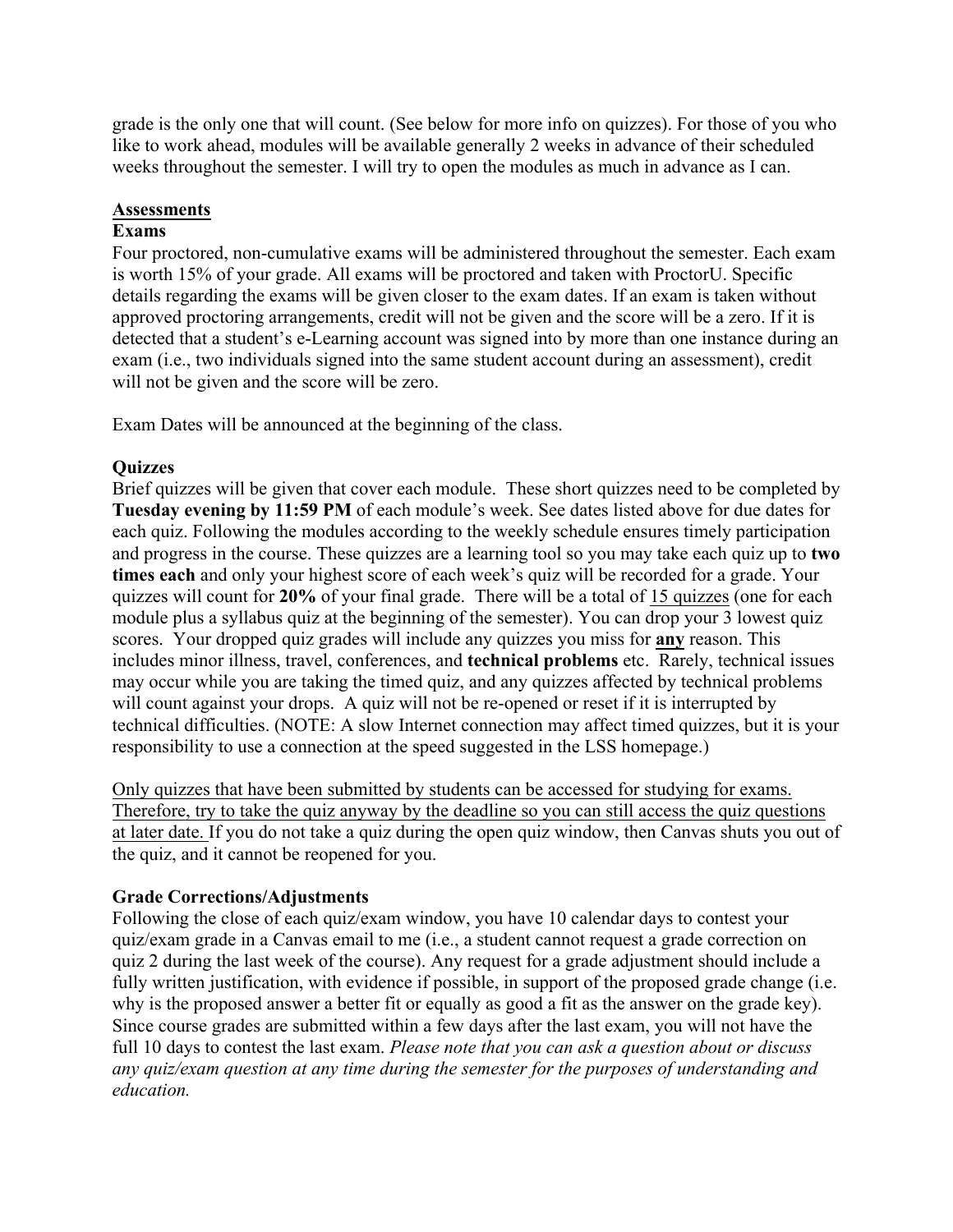#### **Student Participation: Discussion Board Posts**

To facilitate communication and participation, there will be discussion boards for student engagement with the material and each other. You will be divided into discussion groups. More information will be provided in the course on the discussion board activities. Your participation in the discussion will count for 5% of your final grade and will be determined by substantive and thoughtful posts.

#### **Genetics in the News Presentation**

It is nearly impossible to read a news site without learning about a new medical breakthrough or treatment that is because of genetics and genomics advances. An objective of this course is to understand the contribution and relevance of genetics to our health. Sometimes, these genetic advances may prompt ethical or legal debate. To promote discussion and to better understand the role of genetics in our health care and society, there will be a short written assignment in which you will write a brief blog style post on an issue, discovery, disease not covered in the course material. This assignment will count for 10% of your final grade. Further instructions on this assignment will be provided.

|                        | % of Final grade |
|------------------------|------------------|
| Exam 1                 |                  |
| Exam 2                 | 15               |
| Exam 3                 | 15               |
| Exam 4                 | 15               |
| Quiz grade*            | 15               |
| Genetics in the News   | 10               |
| Discussion assignments | 15               |
|                        |                  |

\*12 of the highest quiz scores will count towards quiz grade.

#### **Grading Scale**

| $\mathbf{A}$ | $95-100(4.0)$ |                     |
|--------------|---------------|---------------------|
| $A -$        | 93-94         | (3.67)              |
| $B+$         | 91- 92        | (3.33)              |
| B            | 84-90         | (3.0)               |
| B-           | 82-83         | (2.67)              |
| C+           | 80-81         | (2.33)              |
| C            | 74-79         | $(2.0)$ **          |
| $C-$         | $72 - 73$     | (1.67)              |
| $D+$         | 70-71         | (1.33)              |
| D            | 64-69         | (1.0)               |
| D-           | 62-63         | (0.67)              |
| E            |               | 61 or below $(0.0)$ |

\*\* 74 is the minimal passing grade.

#### **No extra credit is given in this course.**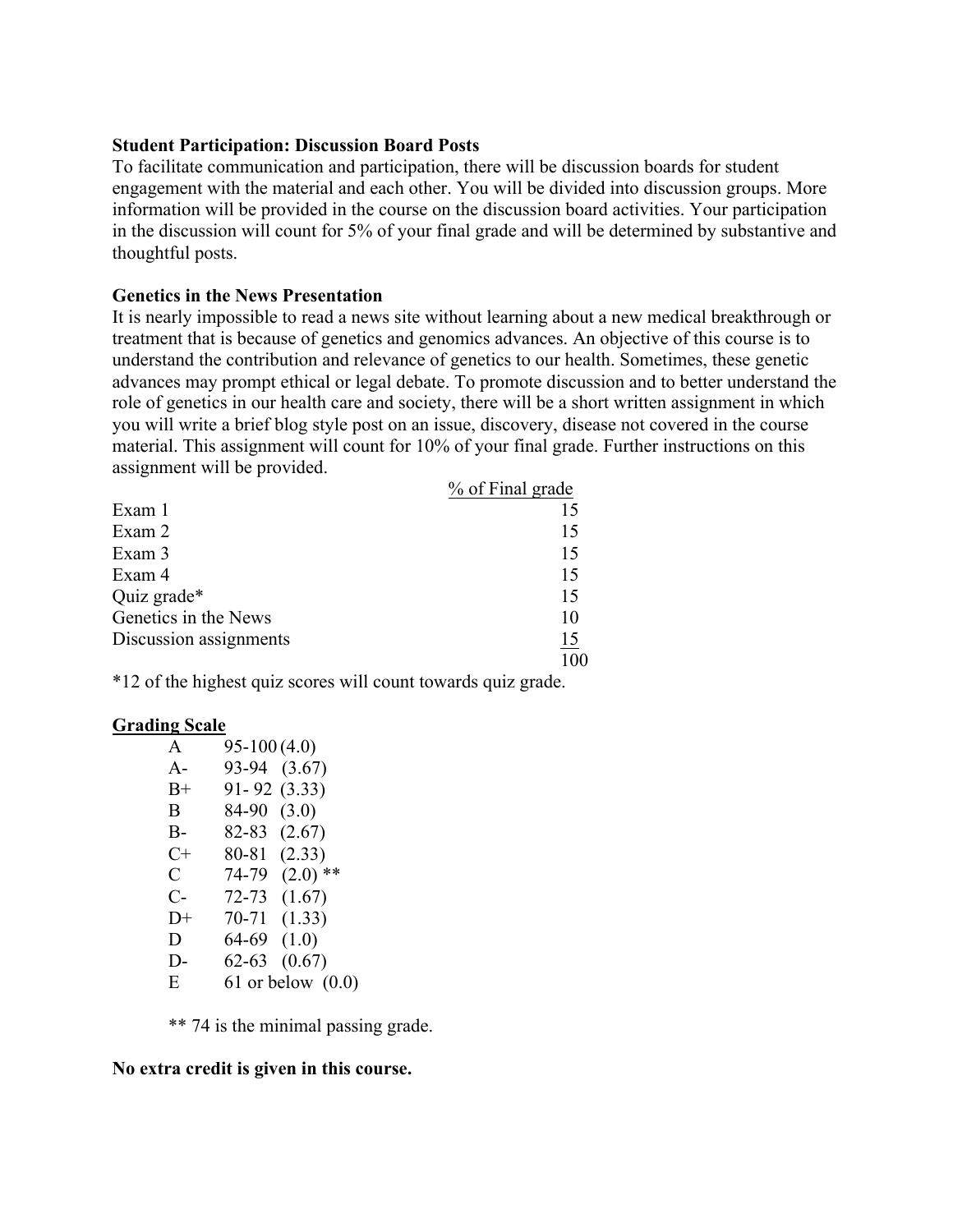# **Make up and attendance policy**

Requirements for make-up exams, and other work are consistent with university policies that can be found at: https://catalog.ufl.edu/ugrad/current/regulations/info/attendance/aspx. Since the course is online and the material can be accessed at your convenience, missed weekly quizzes will count as one of your three dropped quiz grades. If a serious illness or unexpected event (surgery, etc) results in multiple missed quizzes in a row, please contact me and we will discuss options pending appropriate documentation. Exams are to be proctored and taken during the window they are scheduled. If an exam is taken without approved proctoring arrangements, credit will not be given and the score will be a zero. There are no make-ups for exams without prior notification and without proper documentation for an excused event or activity. As a student, it is your choice to take all quizzes and exams. If you choose to not take a quiz or exam because of another unexcused activity (work, social engagement, etc), then you will get a zero for the grade.

# **Academic Honesty**

As a student at the University of Florida, you have committed yourself to uphold the Honor Code, which includes the following pledge: "We, the members of the University of Florida community, pledge to hold ourselves and our peers to the highest standards of honesty and integrity." You are expected to exhibit behavior consistent with this commitment to the UF academic community, and on all work submitted for credit at the University of Florida, the following pledge is either required or implied: "On my honor, I have neither given nor received unauthorized aid in doing this assignment."

It is assumed that you will complete all work independently in each course unless the instructor provides explicit permission for you to collaborate on course tasks (e.g. assignments, papers, quizzes, exams). Furthermore, as part of your obligation to uphold the Honor Code, you should report any condition that facilitates academic misconduct to appropriate personnel. It is your individual responsibility to know and comply with all university policies and procedures regarding academic integrity and the Student Honor Code. Violations of the Honor Code at the University of Florida will not be tolerated. Violations will be reported to the Dean of Students Office for consideration of disciplinary action. For more information regarding the Student Honor Code, please see: http://www.dsoufl.ed/SCCR/honorcodes/honorcode.php.

# **Additional comments regarding academic integrity**:

Students are encouraged to discuss material with each other from the course, help each other understand concepts, study together, and even discuss assessment questions with each other once the quiz window is closed. However, the following is considered academic dishonesty, and I expect that no student will ever do any of the following:

- Have another person complete a quiz for you
- Copy another student's quiz in this course
- Collaborate with anyone while taking a quiz in this course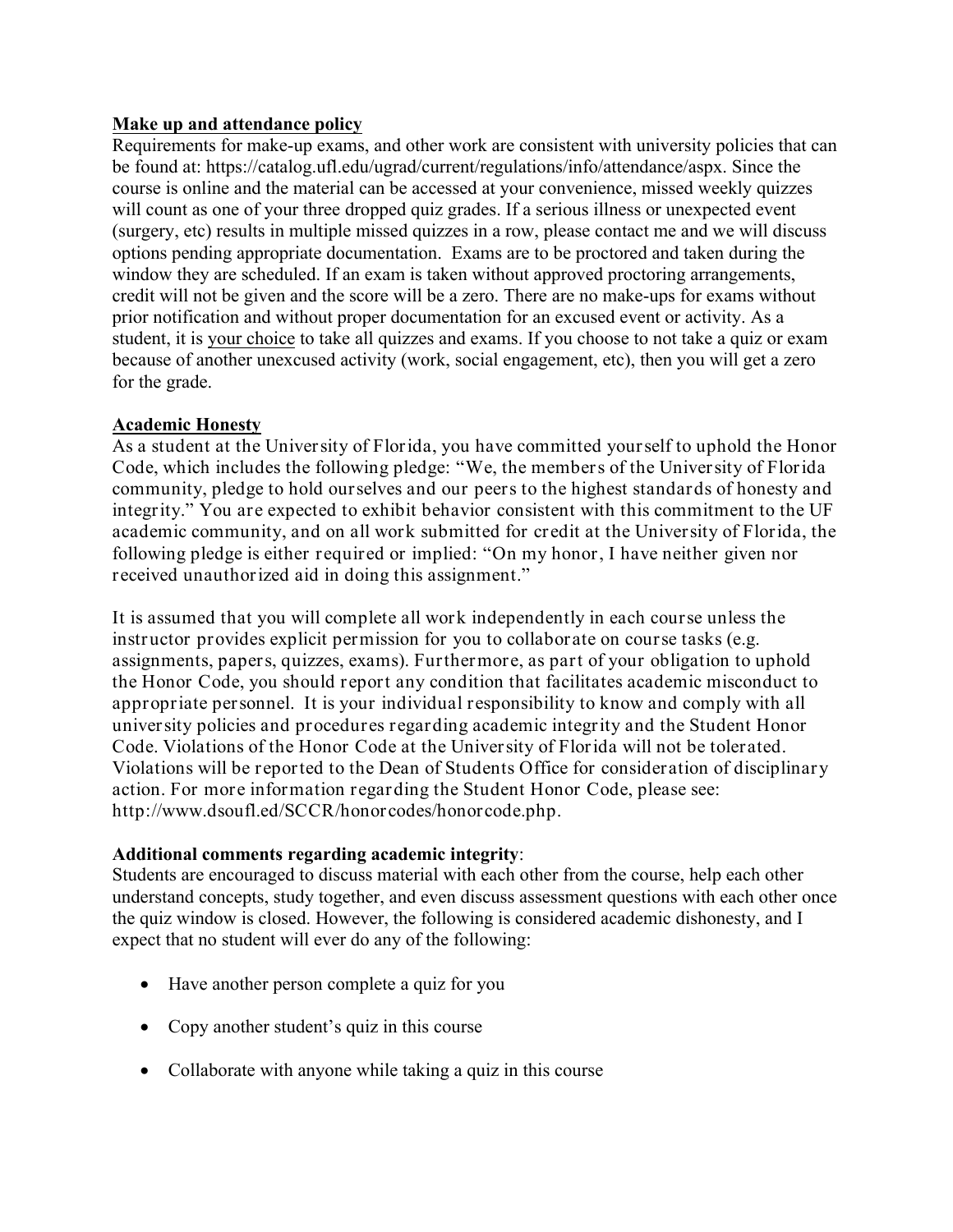- Discuss the questions and answers of a quiz with other students while the quiz window is still open
- Manipulate and/or distribute any materials provided in this course for any purpose (including course lecture slides).
- Use any notes, slides, posts, etc. provided by a previous student in the course

# **Software Use**

All faculty, staff, and students of the University are required and expected to obey the laws and legal agreements governing software use. Failure to do so can lead to monetary damages and/or criminal penalties for the individual violator. Because such violations are also against University policies and rules, disciplinary action will be taken as appropriate.

# **Campus Helping Resources**

Students experiencing crisis or personal problems that interfere with their general wellbeing are encouraged to utilize the university's counseling resources. The Counseling & Wellness Center provides confidential counseling services at no cost for currently enrolled students. Resources are available on campus for students having personal problems or lacking clear career or academic goals, which interfere with their academic performance.

- *University Counseling & Wellness Center, 3190 Radio Road, 352-392-1575,* **www.counseling.ufl.edu/cwc/**
	- Counseling Services
	- Groups and Workshops
	- Outreach and Consultation
	- Self-Help Library
	- Training Programs
	- Community Provider Database
- *Career Resource Center,* First Floor JWRU, 392-1601, **www.crc.ufl.edu/**

# **Students with Disabilities**

Students requesting class accommodation must first register with the Dean of Students Office. The Dean of Students Office will provide documentation to the student who must then provide this documentation to the Instructor when requesting accommodation.

The Disability Resource Center coordinates the needed accommodations of students with disabilities. This includes registering disabilities, recommending academic accommodations within the classroom, accessing special adaptive computer equipment, providing interpretation services and mediating faculty-student disability related issues. 0001 Reid Hall, 352-392-8565, **www.dso.ufl.edu/drc/**

# **Statement on Distance Education Courses**

Should you have any complaints with your experience in this course, please visit